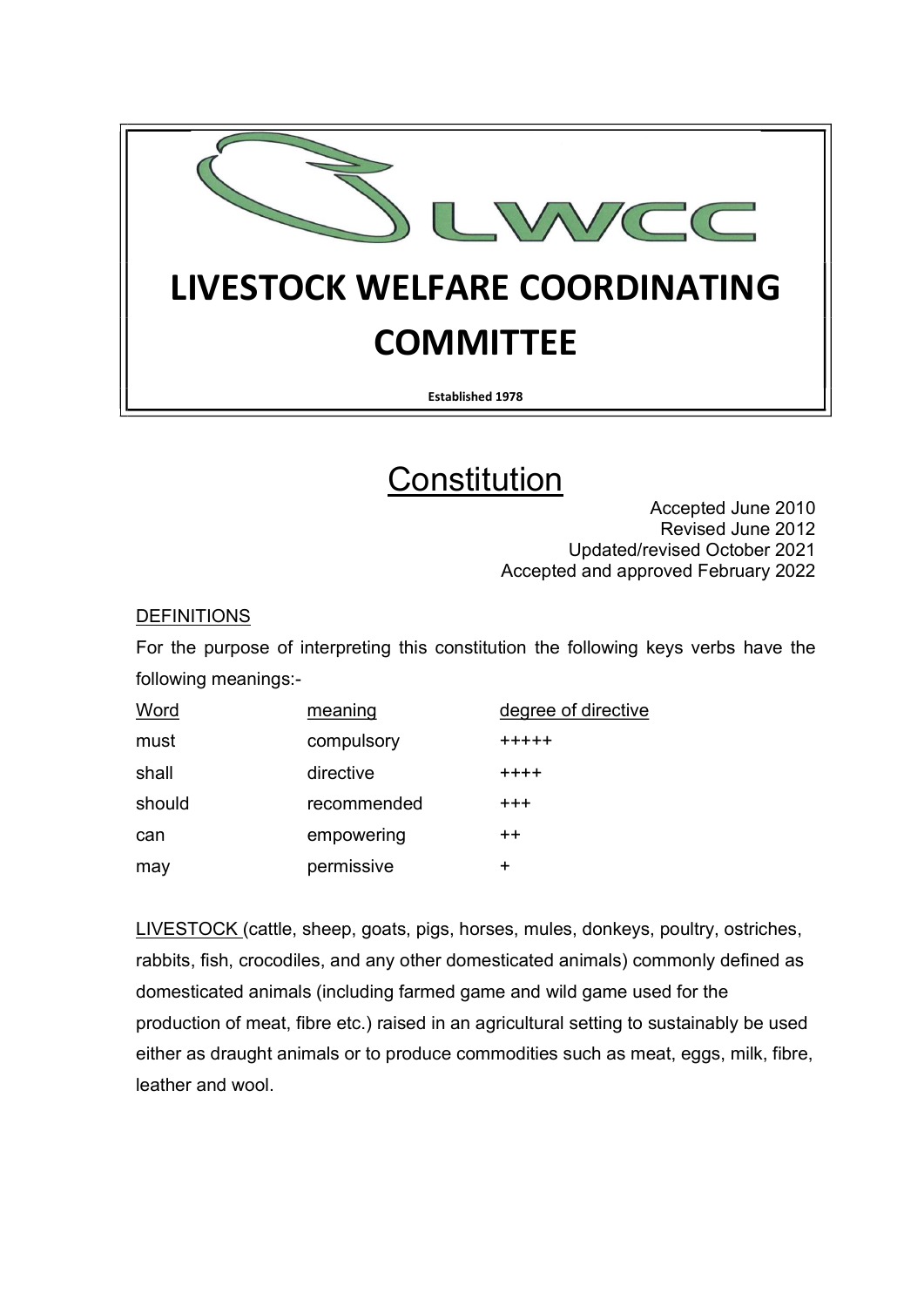## NAME

The name of the organisation is the Livestock Welfare Coordinating Committee (LWCC)

# STATUS OF THE LWCC

It is a coalition of the willing who want to work together to improve the welfare of livestock.

### MANDATE OF THE LWCC

Through inclusive participation of stakeholders and based on an integrated sciencebased approach, use the power of persuasion to promote the responsible, humane, compassionate and sustainable use and treatment of livestock in every phase of the production process.

### **OBJECTIVES**

The objectives of the LWCC will support and take cognisance of national objectives including social upliftment, food security, food safety, economic and human development (including well-being) and sustainability.

- 1. Identification of all organisations involved in livestock production and processing, from farms to slaughter/harvesting.
- 2. Involvement\* of relevant and identified organisations in promoting livestock welfare.
- 3. Define terms\* to be used in assessing and discussing livestock welfare.
- 4. Support the development of, and underwriting of, mandatory and voluntary standards, norms, codes and training manuals that promote and ensure livestock welfare.
- 5. Collaboration and engagement with relevant authorities regarding the establishment of adequate and effective legislation to ensure that livestock welfare can be monitored satisfactorily and enforced.
- 6. Support all involved in the entire process of livestock keeping, use, production and processing to adopt suitable practices that ensure humane treatment and to promote and protect livestock welfare.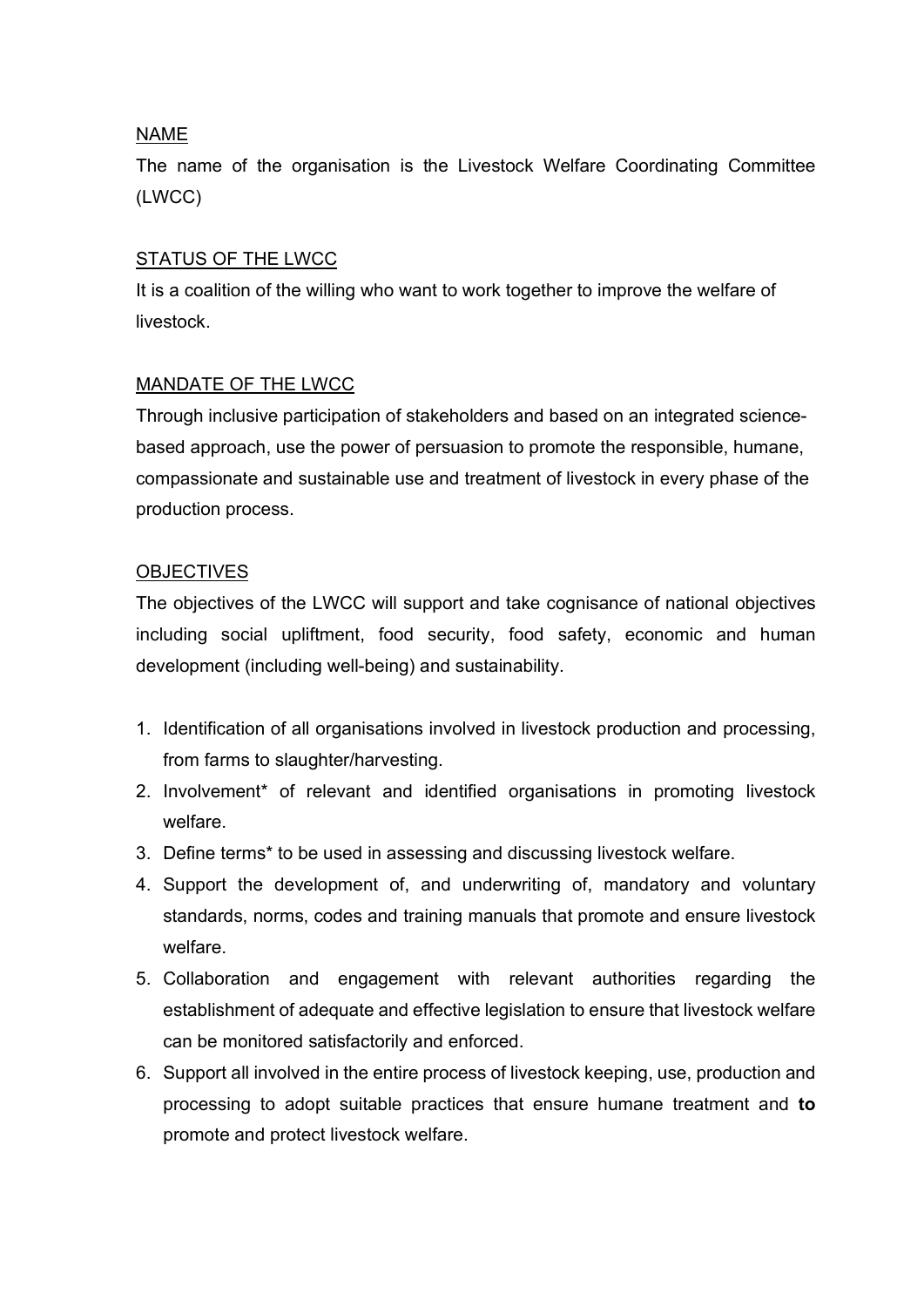- 7. Involvement in any activities and processes that affect the sound welfare of livestock.
- 8. Convey a coordinated message to all stakeholders involved in livestock keeping, use, production and processing, and the public at large, that promotes and educates them about animal welfare.

#### **MEMBERSHIP**

- 1. Nationally recognised and properly constituted organisations that are directly or indirectly and actively involved in the processing aspects of livestock production from farm to slaughter, and that subscribe to the promotion of animal welfare, are eligible for membership, either through applying for membership or on by invitation from the LWCC.
- 2. Membership will be granted to eligible organisations after due consideration by current members, based on sufficient relevant information submitted.
- 3. Other organisations or individuals may be co-opted or given associate status in order to promote the LWCC objectives.
- 4. Membership of LWCC does not prevent any organisation from expressing an opinion at variance from that of the LWCC, provided that it is made clear that the opinion is given in the organisations' own capacity, and not the LWCC.
- 5. Membership shall cease if an organisation fails to be represented or attend at least one meeting per year, unless representations are made and acceptable reason are given.
- 6. Membership may be suspended or ended by a two-thirds majority of votes after a fair and diligent investigation process, has been undertaken into actions or inactions by a member that are deemed by the LWCC to be in extreme conflict with its objectives or procedures.
- 7. Observers or guests may attend meetings or parts of meetings at the discretion of the Chairperson but shall not have a vote.
- 8. Membership shall cease if a member organisation withdraws its membership in writing.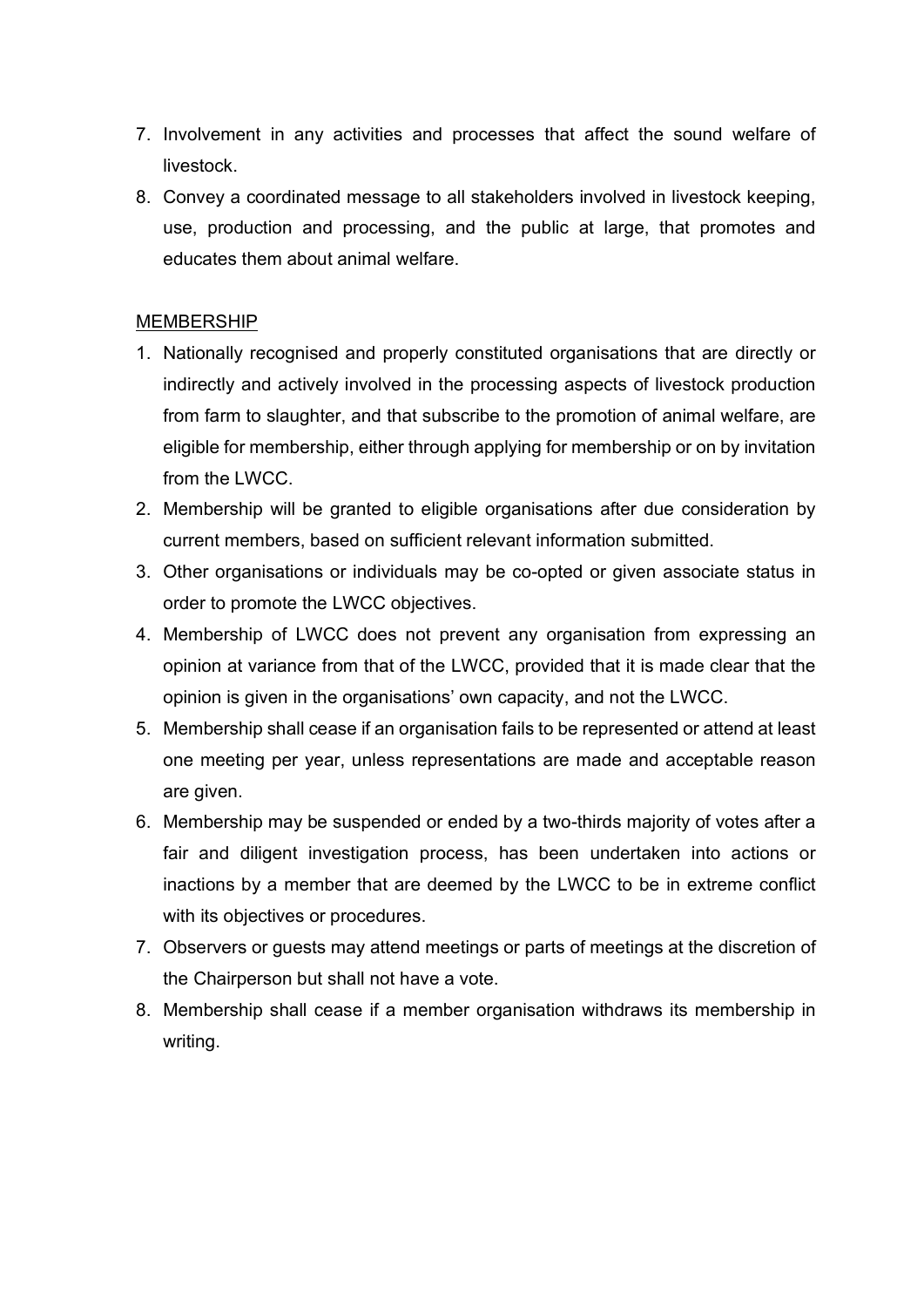### POWERS OF THE LWCC

- 1. Each member shall have one (1) vote.
- 2. Between meetings the chairperson is authorised to make decisions on urgent matters and implement them, but must first consult with relevant parties in the LWCC, including the vice-chairperson. Such decisions are subject to reporting and ratification at the next LWCC quarterly meeting.
- 3. The quarterly meetings may establish permanent or ad hoc committees or working groups, subject to rules being set out and reports being made to quarterly meetings as required. These committees or working groups can only function under the direction of the entire membership and may not make or implement decisions without authority of the chairperson, or a quarterly meeting.
- 4. Quarterly meetings are empowered to make decisions, authorisations, recommendations, referrals and rules for the effective running of the LWCC.
- 5. Decisions should preferably be made by general agreement, or consensus, or failing this by simple majority (>50%) vote, except for changes to the constitution, which requires a 3 months notification, full written justification and a two thirds (67%) majority.

# ADMINISTRATION

- 1. The official language of the LWCC shall be English, but this does not preclude presentations, discussions or communications being made or held in any other official language, provide that a short oral or written translation is made where this is deemed necessary.
- 2. Meetings shall be held at least 4 times per year (quarterly meetings) unless special circumstances render this unnecessary.
- 3. Notice of meetings giving the time, place and agenda should be circulated to members one month in advance of the meeting.
- 4. The members present at a duly constituted meeting shall constitute a quorum.
- 5. The LWCC shall at its first quarterly meeting after the close of the financial year elect a chairperson and vice chairperson to serve for one year. At the same meeting an Administrator, Secretary, External Auditor and Internal Audit Committee must be appointed to serve for one year.
- 6. The second quarterly meeting shall serve as the Annual General Meeting of the LWCC.